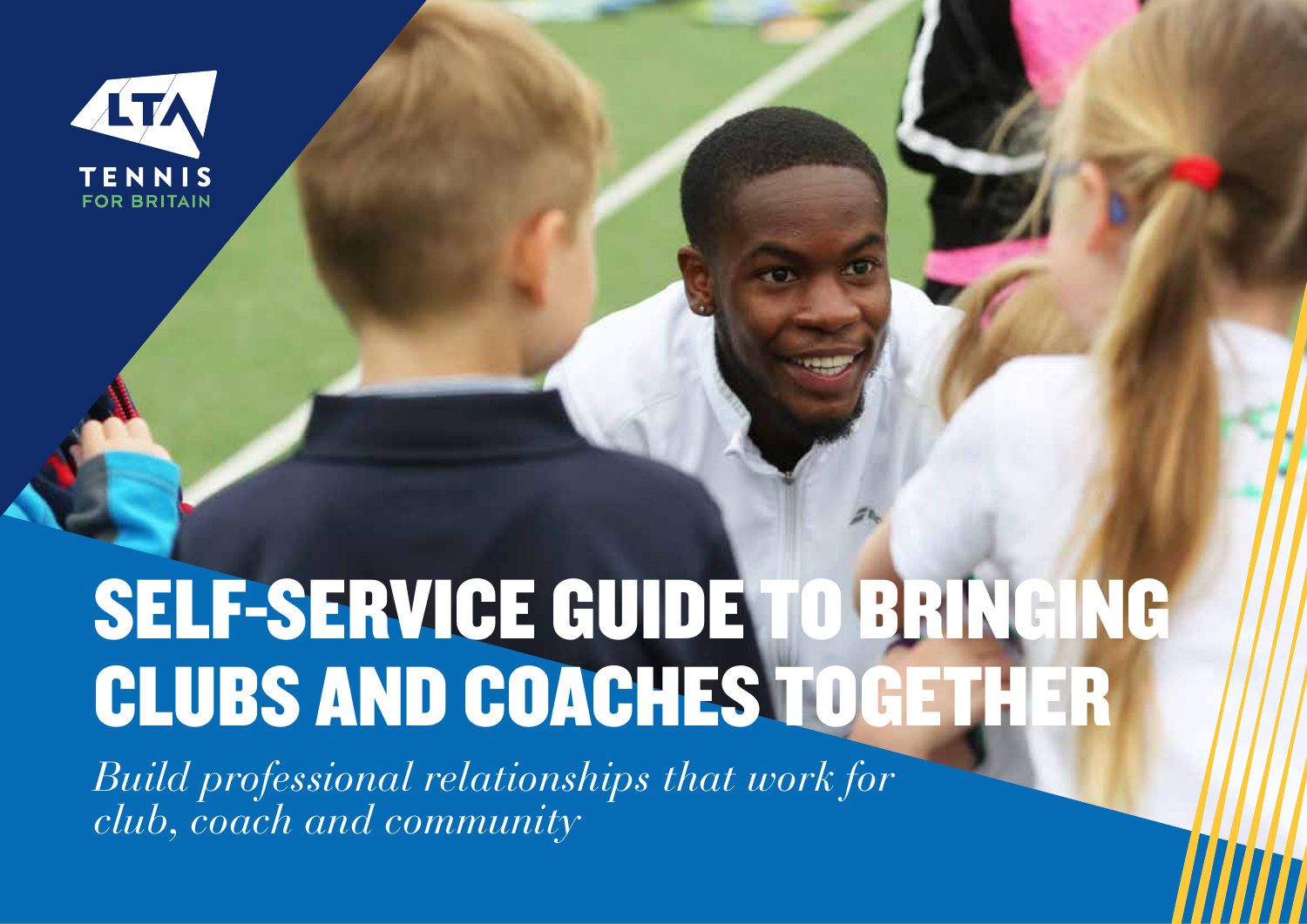### INTRODUCTION

Clubs and coaches are key components of the tennis sector and must work in harmony to deliver coaching programmes that open tennis up across the nation. Successful collaboration creates a positive club culture along with financial gains, and this all starts with understanding the benefits, options and best practice.

Besides choosing the right operating and payment model, clubs and coaches also need to comply with the legalities of staffing and managing coaching programmes. The LTA has produced this practical self-service guide to enable facilities to develop a solid strategy that serves club, coach and community.

This guide provides clubs with the following:

- Key benefits of clubs and coaches working together
- Practical guidance that helps clubs to;
	- understand the role of a qualified coach
	- adopt the right operating model
	- be clear around paying coaches
	- appoint the right coach
- Additional areas of compliance
- Further support



1

# KEY BENEFITS OF CLUBS AND COACHES WORKING TOGETHER

A successful coaching programme hinges on collaboration and communication between coach and club. Working closely together can have a significant impact on delivering tennis, with huge benefits for both parties as well as the local tennis community.

- Coaches can play an important role in recruiting new members from the coaching programme, generating additional income for the club
- In turn, the club can play an active role in helping to recruit members and new players to join the coaching programme, generating additional income for the coach
- The coach often has regular contact with members and players and plays a pivotal role in delivering customer service and establishing the club culture. The coach can therefore keep the club committee informed of member feedback and satisfaction
- Armed with this insight, the club and the coach are able to undertake joint marketing and promotion of the coaching programme, creating professional, relevant campaigns whilst reducing costs and duplication.

These are just some of the benefits of coaches and clubs working in unison.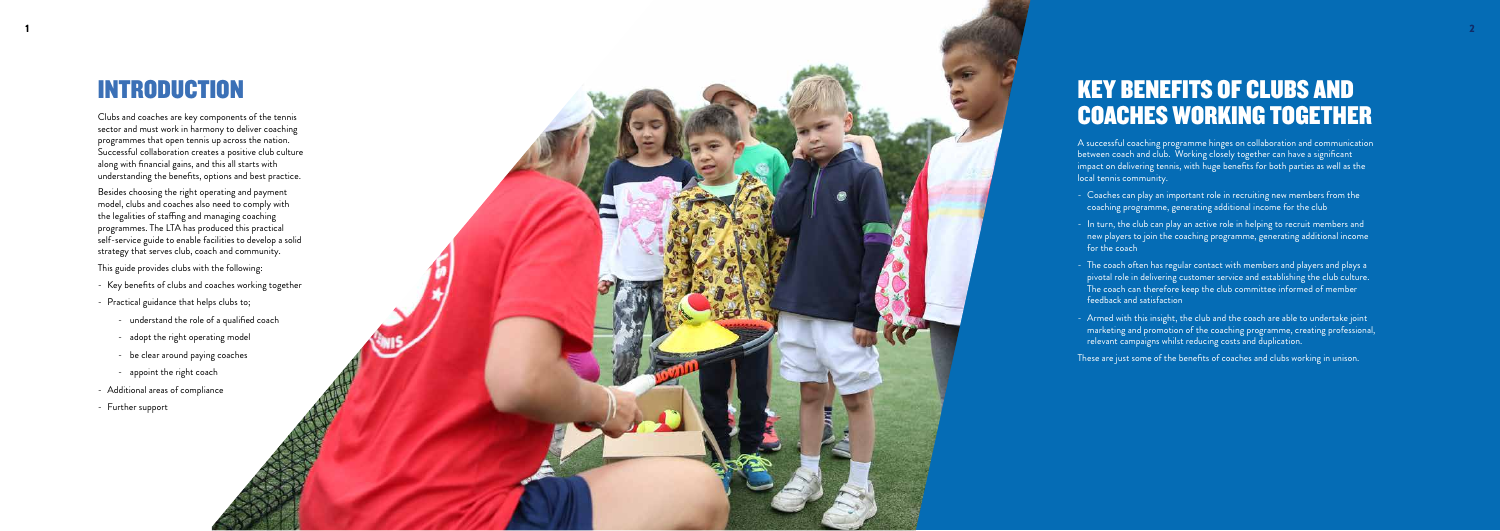At all levels, coaches are trained how to coach people with disabilities and adapt sessions to meet individual needs. They are also trained how to deliver tennis coaching safely and how to assess risk.

| Qualification                     | Delivery                                                                                                                                                                                                                                                                                                                                                |
|-----------------------------------|---------------------------------------------------------------------------------------------------------------------------------------------------------------------------------------------------------------------------------------------------------------------------------------------------------------------------------------------------------|
| <b>Level 1 Coaching Assistant</b> | - Trained to assist the delivery of group coaching sessions and tennis activity<br>sessions in clubs and tennis centres, schools, park sites and leisure facilities                                                                                                                                                                                     |
|                                   | - They must be acting under the direct supervision of a coach that is at least a<br>Level 2 Accredited coach                                                                                                                                                                                                                                            |
| <b>Level 2 Coaching Assistant</b> | - Trained to lead the delivery of group coaching and tennis activity sessions with<br>beginners in clubs and tennis centres, schools, park sites and leisure facilities                                                                                                                                                                                 |
|                                   | - It is recommended by LTA that a Level 2 work under the umbrella programme<br>of a Level 3 coach where possible and where the Level 3 can provide support<br>and guidance                                                                                                                                                                              |
| Level 3 Coach                     | - The LTA's base qualification for fully qualified coaches. A Level 3 Coach<br>is trained to work with players across beginner and intermediate to more<br>advanced levels. The main development from a Level 2 is that candidates are<br>trained in depth on the coaching process, to be able to skilfully analyse and<br>improve player capabilities. |
|                                   | - They can also manage the work of Level 1 and 2 coaching assistants                                                                                                                                                                                                                                                                                    |
| Level 4 Senior Coach              | - In addition to the Level 3 skills, they are trained to manage a team of coaches<br>and have an advanced understanding of tactical and technical skills                                                                                                                                                                                                |
| Level 4 Senior Performance Coach  | - They are trained to deliver high level coaching skills in a performance<br>environment, manage a team of coaches and know how to work with national<br>level U14 players                                                                                                                                                                              |
| Level 5 Master Coach              | On top of managing a team of coaches, they are trained how to mentor them,<br>manage club programmes and implement new structures/products as well as<br>deliver high quality sessions to all types of club members                                                                                                                                     |
| Level 5 Master Performance Coach  | - They are trained how to develop the 'performer' and 'tennis player' of British<br>high performance players, from U14 international level to Futures level                                                                                                                                                                                             |

#### *How to find out if a coach is accredited;* Ask to see their accreditation card Use the 'find a coach' tool on the LTA website

- Accredited+ Coaches also commit to 15 hours of continuous professional development each year ensuring peace of mind that your members will be receiving quality coaching services
- LTA Venue Registration requires all Level 2-5 qualified coaches at a club to hold LTA Coach Accreditation in order to help raise the quality, enjoyment and safety of coaching in tennis facilities.

The coaching qualification pathway can guide coaches through their coaching career, from becoming a tennis leader through to developing players to an elite standard with a Level 5 master performance qualification. The table opposite outlines the training standards and qualifications for each LTA level.

# THE ROLE OF A QUALIFIED COACH

A qualified coach is a teacher, mentor and role model for your club, and ultimately helps people discover and nurture a passion for tennis.

Whether engaging your first coach or recruiting a new member to the team, we recommend selecting an LTA Accredited Coach.

Coach Accreditation is the LTA's professional membership scheme for tennis coaches and is recognised as the industry stamp of approval. Engaging an LTA Accredited Coach guarantees that the coach:

- Holds a recognised tennis coaching qualification
- Has public liability insurance
- Is up to date with first aid training
- Has been trained in child protection and safeguarding best practice
- Has passed an enhanced DBS Check and/or Child Barred list check (or PVG Scheme in Scotland), if providing services in regulated activity - this includes the teaching, training, instructing, coaching, driving a vehicle for, caring for or supervising children and/ or protected adults carried out by the same person frequently (once a week or more often), or on 4 or more days in a 30-day period, or overnight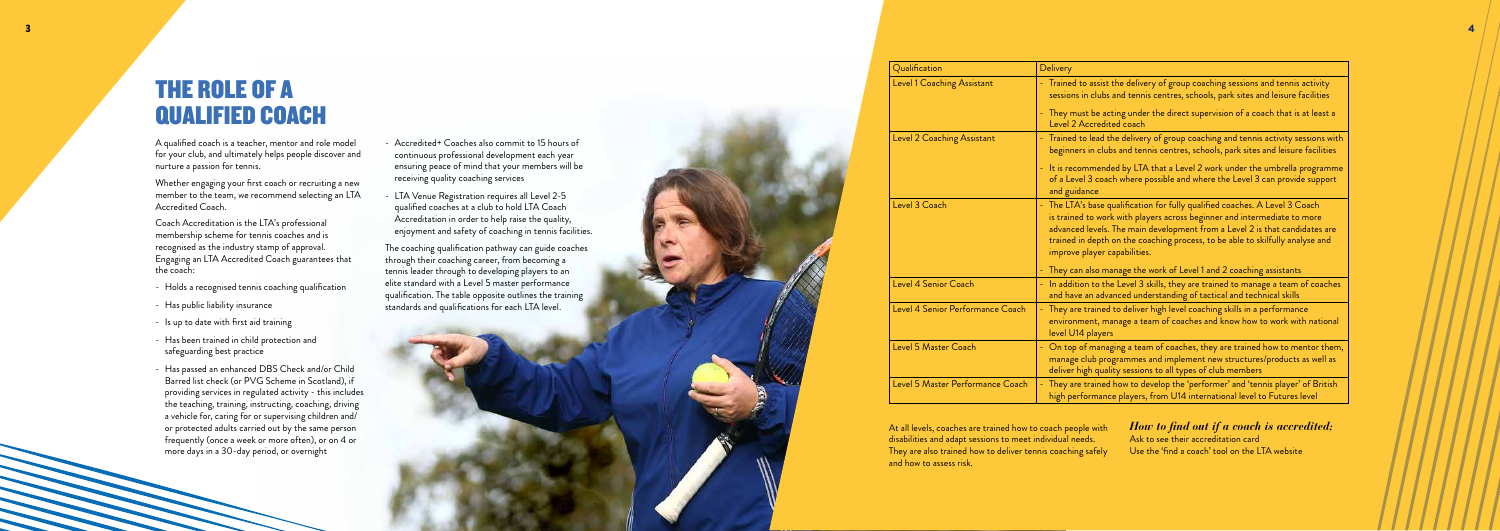### ADOPTING THE RIGHT OPERATING MODEL

An engaging, inclusive and practical coaching programme can play a vital role in all stages of the player journey by:

- Introducing new players to tennis
- Helping new players settle in to the club and grow in confidence
- Helping to improve the player and retain their enjoyment and satisfaction levels at the club
- Creating a vibrant social atmosphere at the club that is relevant for the different audiences

There are a number of different ways in which the club can work with a coach (or coaches) to design and deliver a coaching programme. The following section highlights the pros and cons of the three most popular coaching programme models used by clubs in Britain. This may also provide new ideas for restructuring or reviewing an existing programme.

- This model is more common in larger clubs with volunteer or paid staff with the skills to administer and manage a coaching programme.

### MODEL A:

### *Coaching programme is run by the club*

#### **How does the model work?**

- More commercially-orientated clubs using this model tend to charge their coaches an hourly court fee for delivering individual lessons – this can provide an additional revenue stream for the club, but will impact the coach's income
- It is recommended that the club engages one of the coaching team as a head coach to lead and represent the team
- The club should consider how to retain quality, motivated coaches bearing in mind their performance does not have a direct impact on their personal income.
- The club plans, schedules, administers and markets the coaching programme
- The customers pay the club for the coaching programme. The club pays the coaches/administrators an agreed hourly rate for services or salary (if it is agreed they should be employed) for their work
- Coaches can also deliver individual lessons as required and be paid directly by the customer or by the club, depending on the relationship between the coach and the club

#### **What type of club does this suit?**

#### **Considerations**

#### **Pros**

- The club has the potential to make significant profit if the programme is wellmanaged and payments to the coaches are fixed
- The club will have direct contact with the customers, so they can ensure membership is promoted and encouraged

#### **Cons**

- In most cases within this model, the money paid by customers for the coaching programme sessions are paid directly to the head coach and any assistants are then paid by the head coach.

- This model entails considerable administration and management
- The club will need to ensure it has the personnel with the appropriate skills to handle this necessary administration and management, possibly employing someone to take on these responsibilities.

### MODEL C:

### *Coaching programme is run by an external provider*

#### **How does the model work?**

- The club engages an external provider (such as a tennis services company or another club) to plan and manage their coaching programme and administration
- Money is paid by the customer directly to the provider who then supplies a head coach and coaching assistants. The provider pays all of the coaches working on the programme.

#### **What type of club does this suit?**

- This model is more common in smaller clubs where there is a lack of suitably skilled volunteers to run a programme, and/or where the club has encountered issues finding and engaging a suitable coach because of their location/size.

#### **Considerations**

- The club may be able to negotiate a fee that the provider pays to access the courts in order to generate some income for the club. However, because there is a third party involved in the process (club – provider – coach), some providers may not be willing to do so because of the smaller profit margins associated with this approach
- The club can specify a named coach to be supplied for the majority of sessions for continuity and this can be written into the contract with the provider.

#### **Pros**

- The external provider undertakes all administrative duties
- The external provider supplies the required coaches and is responsible for their payment and management
- This encourages membership and gets more footfall at the club

#### **Cons**

- The club does not generate any income from the programme
- The club has no direct control over which coaches are provided
- The club does not have direct contact with customers so is unable to communicate with or market to them

### MODEL B:

### *Coaching programme is run by the coach*

#### **How does the model work?**

- The club engages a head coach to manage the coaching programme and administration

#### **What type of club does this suit?**

- This model is more common in smaller clubs where there is a lack of suitable volunteers/personnel to undertake programme administration.

#### **Considerations**

- Option to levy a charge on the head coach for use of the facilities which enables the club to generate income from the programme

- The club can offer incentives to the coach to encourage customers to become members. This could be linked to the facility charge where the charge is reduced if membership targets are achieved, for example

#### **Pros**

- No on-going need for administrative support from volunteers or paid staff

- In the majority of cases, the club does not have to pay the coach/coaches and therefore does not have to put a payroll system in place

#### **Cons**

- The club does not have direct contact with customers (particularly non-members) and does not generate any income from the programme

- Finding a coach with all necessary skills (strong on-court delivery, administrative, managerial and marketing skills) can be a challenge.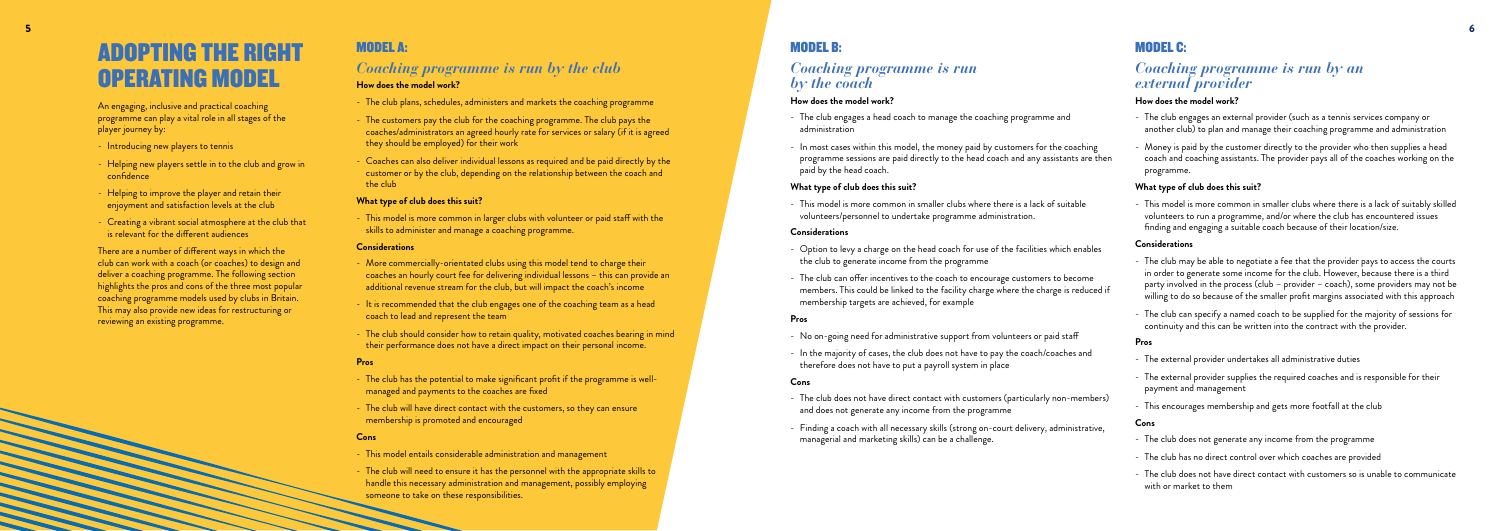# BE CLEAR AROUND PAYING COACHES

Model A is the only model that requires a club to pay coaches directly and there are different methods for this. It is vital that the advantages and disadvantages are understood before proceeding, as each have important legal considerations.

The options are as follows:

i. Pay coaches as employed workers, with fixed/ minimum hours

ii. Pay coaches as casual workers

iii. Pay coaches on a self-employed basis or as a limited company

Paying coaches as employed workers

If the coaches are employed by the club, the club needs to register with HMRC at www.gov.uk/registeremployer to get an employer PAYE reference number ahead of the first payday and provide a payroll service to deduct tax and national insurance from employees (coaches). The club is legally responsible for completing all PAYE tasks, including payroll, providing payslips etc, even if engaging a third party such as an accountant. The club will also be liable to pay employer's national insurance contributions.

As an employee, the coach will also be entitled to other payments such as a pension (depending on eligibility), holiday pay and sick pay (see below).

#### **The advantages of employing coaches**

- The coaches cannot refuse or turn down work required of them, unless they are not fit to work or have agreed holiday booked
- Outgoings are fixed
- Certainty of cover/forward planning for services offered
- It is easier to manage payments if there are multiple coaches working at the club.

#### **What needs to be considered before employing a coach?**

- The club will need to ensure that it is capable of running a payroll service (this can be contracted out to a service company or a local accountant)
- $-$  The club may have to pay employer's  $-$ National Insurance, the cost of which will reduce the budget available to pay the coaches
- The employees will have significant employment rights and the club will need to be up to date with the relevant laws and regulations
- Dismissals will need to comply with employment regulations to avoid disputes and potential employment tribunals leading to legal action against the club

#### PAYING COACHES AS CASUAL WORKERS (ZERO-HOUR CONTRACTS)

In general, there are a number of ways in which a club can work with a coach to try to ensure the relationship would qualify as self-employment in accordance with HMRC, some examples are:

Zero-hour contract workers are also known as casual workers. This method is normally used to pay part-time or occasional/ad-hoc coaching assistants, particularly students who need flexibility and when the club may only require extra support now and again.

#### **The advantages of paying coaches on a zero-hours contract**

- Casual workers can be used as and when needed and there is no obligation to provide work

#### **What needs to be considered?**

- The worker must be able to turn down work without penalty

- This method should not be used if the hours worked are regular, i.e. the same hours on a regular basis, as there will be an argument for them that they could be an employee and this would put the club at risk of claims and further payments

The coach pays to the club a fee for use of the club's equipment/facility and for access to a ready-made customer base (the club members). The fee can be in the form of time and/or money, i.e. you can require your coach to provide the club with a number of hours of coaching/administrative work per week/month and/ or you can charge the coach a fixed fee or a fee based on the court hours used. The way in which this fee is paid is through invoicing as opposed to any agreed payments directly paid by the club which could be perceived as salary.

- Payments to casual workers should be processed through a payroll service, unless the worker is only working for your club (they will need to declare this by completing a starter checklist form found on the HMRC website) and the amounts paid to the worker are likely to be below tax and National Insurance thresholds

- This is a complex area and it is common to encounter issues with the hours being worked by a casual worker including what their employment status is. The club must ensure they are keeping records of how many hours the coach is working - if it goes beyond a certain amount the HMRC must be informed

- It is important to note that casual workers are entitled to be paid accrued holiday pay to reflect the hours that they have worked and this should be budgeted for.

#### PAYING COACHES WHO ARE SELF-EMPLOYED OR OPERATING AS A LIMITED COMPANY

If a coach is engaged on a self-employed basis, this means that they earn their income through working for themselves and charging others for their services. They can work for different people/ clubs/companies and are entitled to decide when they provide services and when they don't (subject to any written agreement between the club and the coach). Whether the relationship is one of selfemployment or not will depend on the way the club actually works with the coach and, to an extent, what documentation is in place. A club cannot simply declare their relationship with a coach to be one of self-employment, so it's important to understand what this term means.

#### **Example 1**

The coach can and does send a suitably qualified coach in his/her place when he/she is unable or unwilling to deliver a scheduled coaching session. The club will need evidence that the coach does actually do this (on an invoice, for example) and that the club paid the scheduled coach and not the substitute coach. This requirement does not mean that substitution has to happen every time the coach cannot deliver a session, but it must happen at least occasionally to show that the service being provided by the coach is not "personal".

#### **Example 2**

There is little to no direct control by the club over the coach delivering the services. The coach determines their own hours, the content of the lessons and manages any assistants used in the programme. Although this would be beneficial for coaches at all levels it is likely a head coach who is most likely to with this method.

#### **Example 3**

It would be best for there to be a contract for services in place between club and coach to ensure that there is no ambiguity and to put into writing the practical terms as suggested above. This will assist with the position that the coach should qualify as self-employed. If HMRC choose to audit a club and its contractual relationships and find that there is no self-employment relationship, the relationship could be deemed as either a "worker" or one of employment, potentially resulting in a significant tax bill for the club that could be backdated to the day the worker/employee started providing services.

- Employees will be entitled to be paid hours stated in their statement of employment, whether the club has work for them or not
- The club will need to provide employees with access to a pension scheme (subject to qualifying conditions and even if there is only one qualifying employee)
- The club may be subject to HMRC compliance checks to ensure it is processing payments correctly.

HMRC and ACAS provide clear and accurate information on the above points:

www.gov.uk/get-ready-to-employ-someone www.acas.org.uk

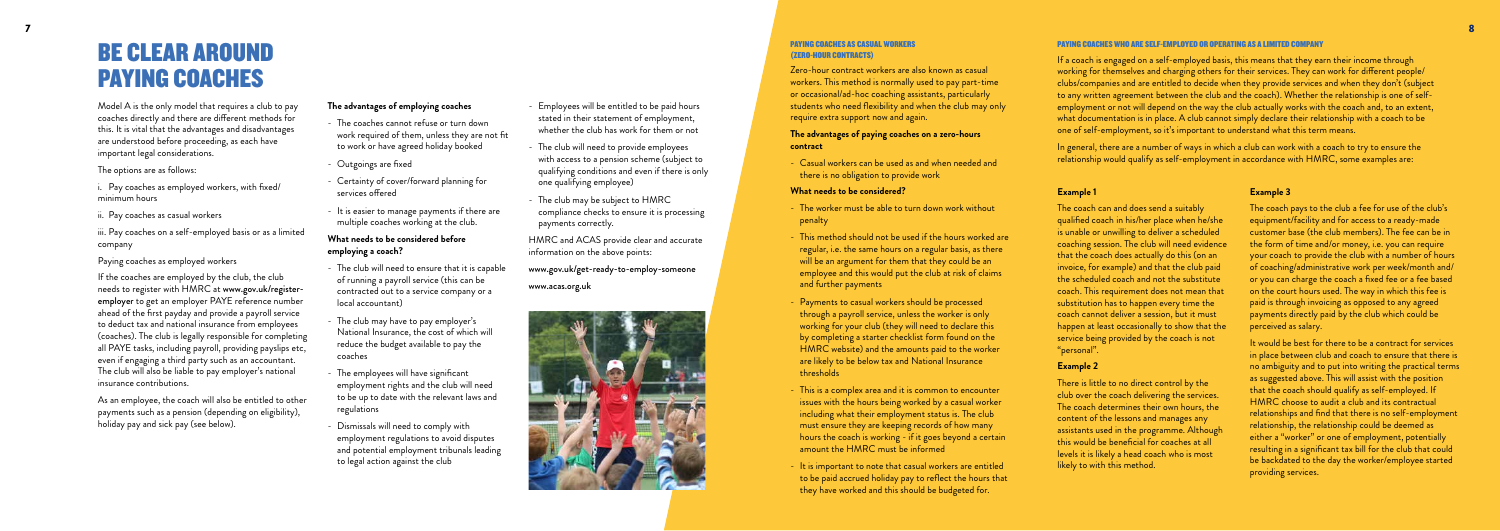#### CHECK EMPLOYMENT STATUS FOR TAX

Clubs and coaches can use this anonymous HMRC service to find out if a worker on a specific engagement should/could be classed as employed or self-employed for tax purposes:

#### www.gov.uk/guidance/ check-employment-status-for-tax

#### THE ADVANTAGES OF ENGAGING COACHES AS SELE-EMPLOYED

- The club has flexibility to engage and pay the coach for as many hours as needed, similar to a zero-hours contract worker. Depending on the arrangement, the coach must submit to the club a detailed invoice with all dates and hours to be paid. Alternatively they may be paid directly by the members/other individuals and the club is no responsible for payment at all.
- A genuine self-employed coach or coach operating as a limited company has no employment rights. The club can therefore usually terminate a contract without any risk of unfair dismissal claims (subject to any notice period or conditions detailed in their contract). Please note this is not necessarily the case with claims for discrimination.
- There is no requirement to process payments through a payroll or to deduct tax and National Insurance at source – the club simply pays the coach on submission of their invoice and thereafter it is the responsibility of the coach or limited company to declare their income and pay any due tax and National Insurance
- The club or customers would pay them for the work they complete with no extra costs involved (potentially VAT depending on how much the coach earns).

#### CONSIDERATIONS FOR ENGAGING COACHES AS SELF-EMPLOYED

- The club must ensure it agrees a legally binding contract with the coach which outlines the precise working arrangements and how they comply with the HMRC self-employment guidelines. This will need to be produced if the club is audited by HMRC and monitored and reviewed regularly. Model contracts can be found on the LTA website
- The self-employed coach cannot be restricted from working elsewhere
- Coaches operating as limited companies will need to ensure that they have adequate insurance cover. The LTA Accredited/Accredited+ coach insurance does not cover a coach operating as a limited company if they have more employees than just themselves.
- If the coach is delivering individual lessons at the club, this may assist with any arguments relating to whether the club/coach relationship is deemed to be one of self-employment by HMRC.
- Care should be taken when engaging a coach who is operating as a limited company.





# APPOINTING THE RIGHT COACH

When a club or head coach is looking to engage a new coach, the following steps are recommended for a fair and effective recruitment process:

- Develop a job description
- Advertise the job
- Shortlist applicants
- Interview shortlisted candidates
- Develop a contract

Please note that if a club is looking to recruit a coaching company for their services, this recruitment process may need to be adapted and, as above, care should be taken with this kind of relationship.

- Check prior learning and achievements on their CV and cover letter to ensure they have the desired level of experience
- Discard any applications that do not have the applicable coaching qualification
- Check whether the coach is LTA Accredited through the 'Find a Coach' directory on the LTA website as this will help ensure they are safe to practice
- Check that their social media profiles, such as LinkedIn, tally with the content of their CV and letter

#### DEVELOPING A JOB DESCRIPTION

Once a model has been selected for the coaching programme (see pages 5-10), it is vital that the specific coaching needs of a club are identified. Once this is understood, the recruitment process can start. The first step is to draw up a clear job description and person specification.

- The job description should include these key elements:
- Team context (information about the club and their aims and objectives)
- Key accountabilities (roles and responsibilities of the job)
- Person specification (minimum qualifications, LTA Accreditation, essential and desirable experience)
- There is a template on the LTA website to help you develop a clear and concise job description which can be tailored to your club.

#### ADVERTISING FOR A COACH

Once the job description is complete, it is then important to advertise it in the right way.

- Avoid using personal contact details in the advert. Use an email account specific to the club or coaching programme (set one up if necessary)
- Eliminate discrimination or unfair treatment on the basis of certain personal characteristics including age, race, sex, gender reassignment, disability, religion or belief, sexual orientation, marriage or civil partnership, pregnancy and maternity, at all stages of the recruitment process. Think about the words in the advert which might be perceived as prohibiting people to apply on the basis of any of the characteristics set out here.
- Always set a deadline for applications and state whether only the shortlisted applicants will be contacted.

#### WHAT TO ASK FOR IN AN ADVERT

- CV (maximum of two pages including references)
- Covering letter (maximum of two pages) detailing how they meet the person specification and why they would be the best candidate for the role
- Qualification and Accreditation certificates, Criminal Records Check certificate (all LTA Accredited Coaches have access to these).

#### WHERE TO PUBLISH THE JOB ADVERT

- The coaching jobs section of the LTA website
- County Council jobs section
- UK Sport Jobs Page
- Social media (such as LinkedIn)
- In club communications, website or noticeboards

#### SHORTLISTING APPLICANTS

Creating an accurate job description and advertising it in the right places will make shortlisting applicants for the role much easier. Before shortlisting, it is vital to decide who is going to be responsible for that process as well as the interviews – we recommend that a panel is formed.

To help shortlist more efficiently and effectively:

Once candidates have been shortlisted, you need to arrange interviews and let them know what to prepare.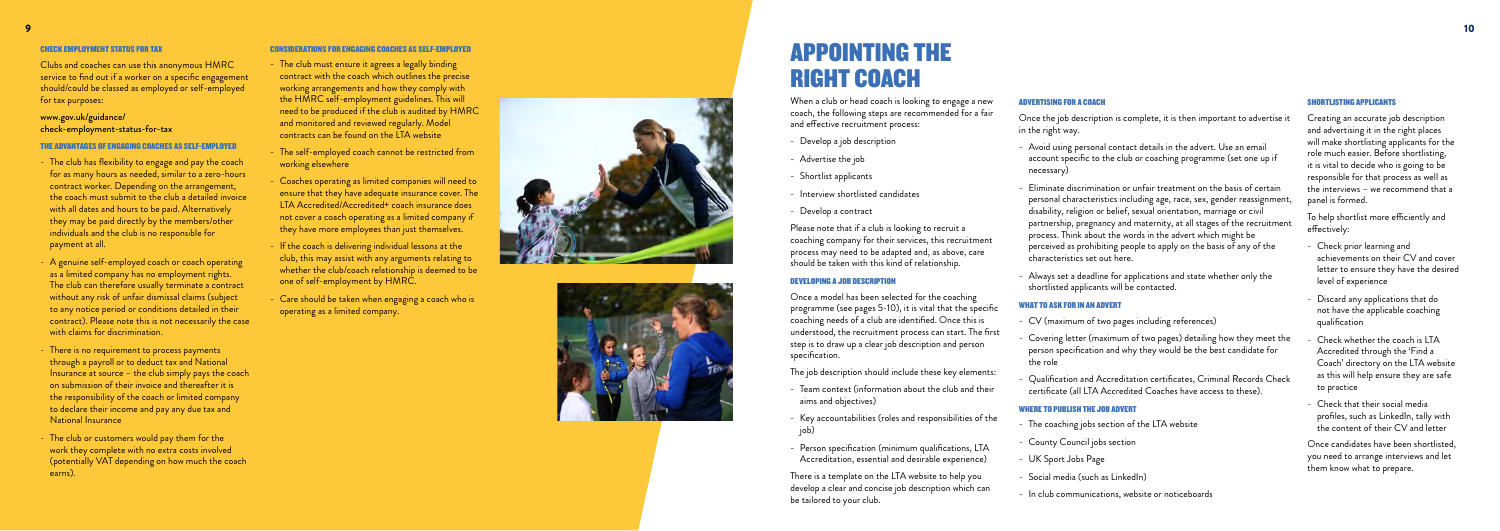

#### INTERVIEWING A COACH

When conducting an interview for coaches, a club should:

- Have at least two interviewers
- Make reasonable adjustments if requested
- Complete both an on- and off-court interview
- Ask each applicant the same competency and experience questions

#### WHAT TO INCLUDE IN AN OFF-COURT INTERVIEW

- Provide the candidates with a topic in advance and ask them to deliver a 5-10 minute presentation (more relevant for Level 3 and above positions). Choose a topic that will provide insight into how they would perform within the role
- Ask competency and situational questions that will help to gain further knowledge on what experience they have in certain areas e.g. administration, promotion of a programme
- Ask questions that are specific to the role (this may vary depending on whether they are employed or self-employed / head coach or assistant coach)
- Ensure that the club/coach do not ask any questions that could contravene the Equality Act 2010, whether indirectly or not, such as their plans to have children or their religion.

#### HOW TO CONDUCT AN ON-COURT INTERVIEW

- Provide the candidates with a lesson topic to deliver for 30 minutes – this should be specific to the sort of lessons they will give in the position
- Draft in some players of a similar standard for the coach to deliver the session to
- Ask an experienced local coach or a member of the LTA Regional Team to observe the session if the club does not feel they have the expertise.
- i. Understand the legal status and review how the club is constituted
- ii. Ensure there is an understanding of the potential tax **liabilities**
- iii. Understand the health and safety and safeguarding procedures that are in place to protect the club
- With this in mind, the LTA's Self-service guide to club governance has been produced to help tennis clubs set excellence in governance, leadership and management. Governance has become a focal point for organisations in both the commercial and not for profit sectors, including tennis clubs.
- Read through this self-service guide to understand how strong governance helps the club and committee to:
- Focus on club priorities
- Meet funding criteria
- Engage a strong team of volunteers
- Manage risk and protect members and volunteers
- Create a sense of community leading to player retention
- Meet compliance

Contact references for further information about the candidate's previous employment/volunteering and let the candidate(s) know if they are successful as soon as possible.

#### DEVELOPING A CONTRACT OR AGREEMENT

After the interview process has been completed and a successful candidate has been informed, the club will need to draw up a contract between the coach and the club. This will depend on the coaching programme model that has been chosen, so make the contract specific to the relationship the club and coach wish to have.

The LTA has developed contract guidance and templates for self-employed and employed coaches, all available on the LTA website. They can be used as a starting point when employing or signing an agreement with a coach. Please remember that clubs should amend and adapt these standard templates to meet the needs of the role and agreement.

# ADDITIONAL AREAS OF COMPLIANCE

During the course of developing and managing your coaching programme, there are three areas for consideration to ensure the club follows best practice and complies with the law. The management or committee should:

For further assistance, the LTA's Legal & Tax Helpline is a helpful first port of call. Designed specifically to provide support to tennis clubs and coaches, the LTA has contracted a leading legal and tax firm to provide independent expert advice to help you in making informed decisions affecting your club and coaching programme. This helpline provides you with a free 30-minute legal and tax advice service, after which you can pay for additional support at fixed fees agreed with the LTA on behalf of tennis clubs and coaches.

You simply need to call 03330 433 232 and quote your LTA Registration number.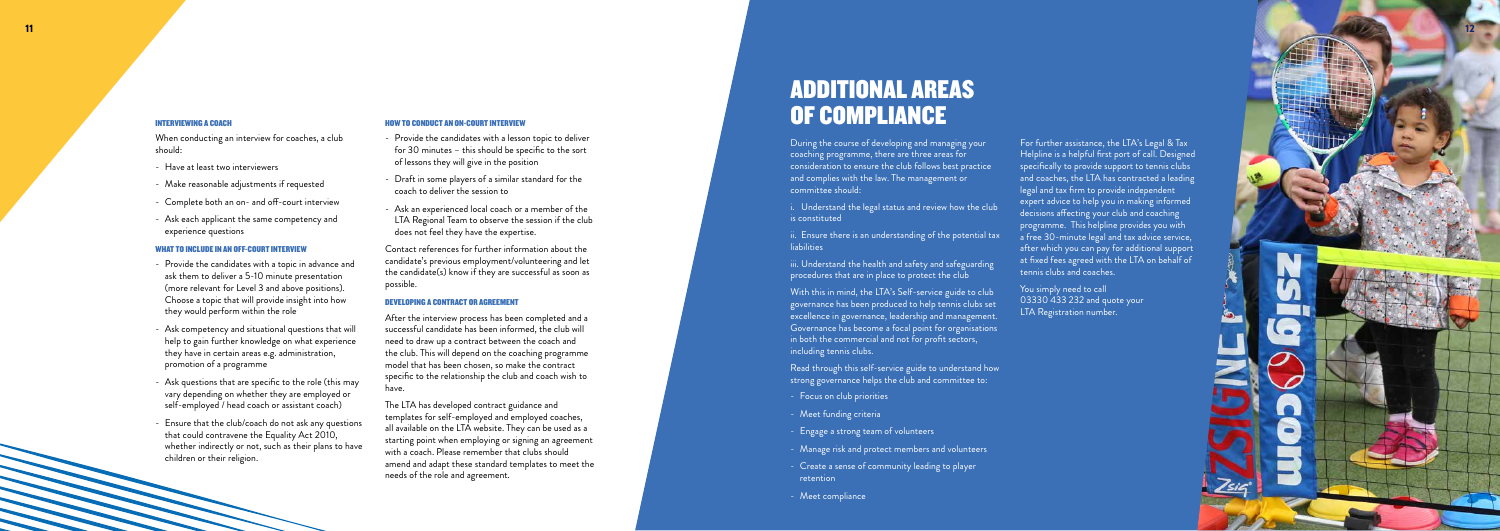# FURTHER SUPPORT

#### UTILISING LTA PROGRAMMES AND INITIATIVES

It is important that clubs and coaches work closely to ensure that they are delivering the right programmes, competitions and products that engage with the club's target market. The LTA supports clubs and coaches with a number of tennis programmes and campaigns to help grow participation and to retain players, including:

- LTABig Tennis Weekend, Junior Programme, Open Court Programme, Rally Court Finder (online) and Open Your Doors for disabled players
- Competitions such as Team Challenge for recreational players, Road to Wimbledon for U14s, the Quorn Family Tennis Cup, the LTA National League and County Leagues.

#### FIND A COACH TOOL

The LTA's Find a Coach tool is an exclusive benefit for all current LTA Accredited Coaches across the UK.

This online directory provides exclusive online profiles for those coaches meeting best practice standards. A fantastic promotional tool, it allows tennis players to find an Accredited Coach based on their location, playing ability, gender or qualification level. It is important for clubs to ensure all Accredited Coaches are aware of this benefit and use to its full potential by completing and updating their online profiles.

The tool helps increases transparency of the coaching industry to enable counties, clubs and employers to easily verify if a coach is Accredited. Coaches who are qualified but not currently accredited will not be displayed.



#### GROWING A COACHING WORKFORCE

It is extremely important that the coach involves parents in Mini Tennis sessions, as they learn new skills to play with their children. This is a great way to create a family atmosphere at the club and support the coaches. Parents can also attend a tennis leaders or tennis activators course to learn the basics of tennis delivery. Once this first step has been achieved, the most engaged parents can be approached and encouraged to take a coaching qualification.

Once a club has established a head coach, a great way to increase coaching provision is to nurture and recruit people from within the club or community. It is important that clubs and head coaches are thinking about investing in their own people, rather than relying solely on the LTA, Active Partnerships and local grant funders. The club could look to develop a coach training support scheme, where you may offer to part fund/support aspirational coaches.

This should be a team effort between the head coach and club committee to give opportunities to those who may be interested in volunteering or coaching. There are three different groups of people that a club could be looking to target:

- Teenagers or young adults who have come through the coaching programme
- Parents of children on the coaching programme
- $\sim$  Volunteers at the club-

#### TARGETING THE ENTHUSIASTIC TEENAGERS AT YOUR CLUB

From the age of 13, teenagers can be trained as tennis leaders to help support coaches and committee members with the day-to-day running of a tennis club and coaching programme. This is the first step onto the coaching career ladder and they can then go on to take their coaching qualifications once they turn 16. It is worth noting that an U18 coach cannot take full responsibility for a group of children without an adult supervising.

An Accredited+ tennis coach or an active secondary school teacher can run a tennis leaders course.

#### TARGETING PARENTS

#### TARGETING VOLUNTEERS AND COMMITTEE MEMBERS

Volunteers and committee members already show an interest in making the club the best it can be. There is often funding available through local authorities, county associations and LTA regional teams to provide bursaries for coaching qualifications to those with a real aspiration to get involved further.

#### OTHER ORGANISATIONS TO TARGET

- Local secondary schools
- Further education colleges (linking with Sports and Leadership courses)
- Universities
- County Tennis Associations
- County coach network

#### **SUMMARY**

Developing a coaching programme that works for the whole community relies on professional relationships between club and coach. Transparency and communication are key. When recruiting a qualified and motivated coaching team, it is essential to find the right people for the job that will nurture a passion for tennis whilst supporting the club's vision. Working in harmony can only bring positive results for all parties.